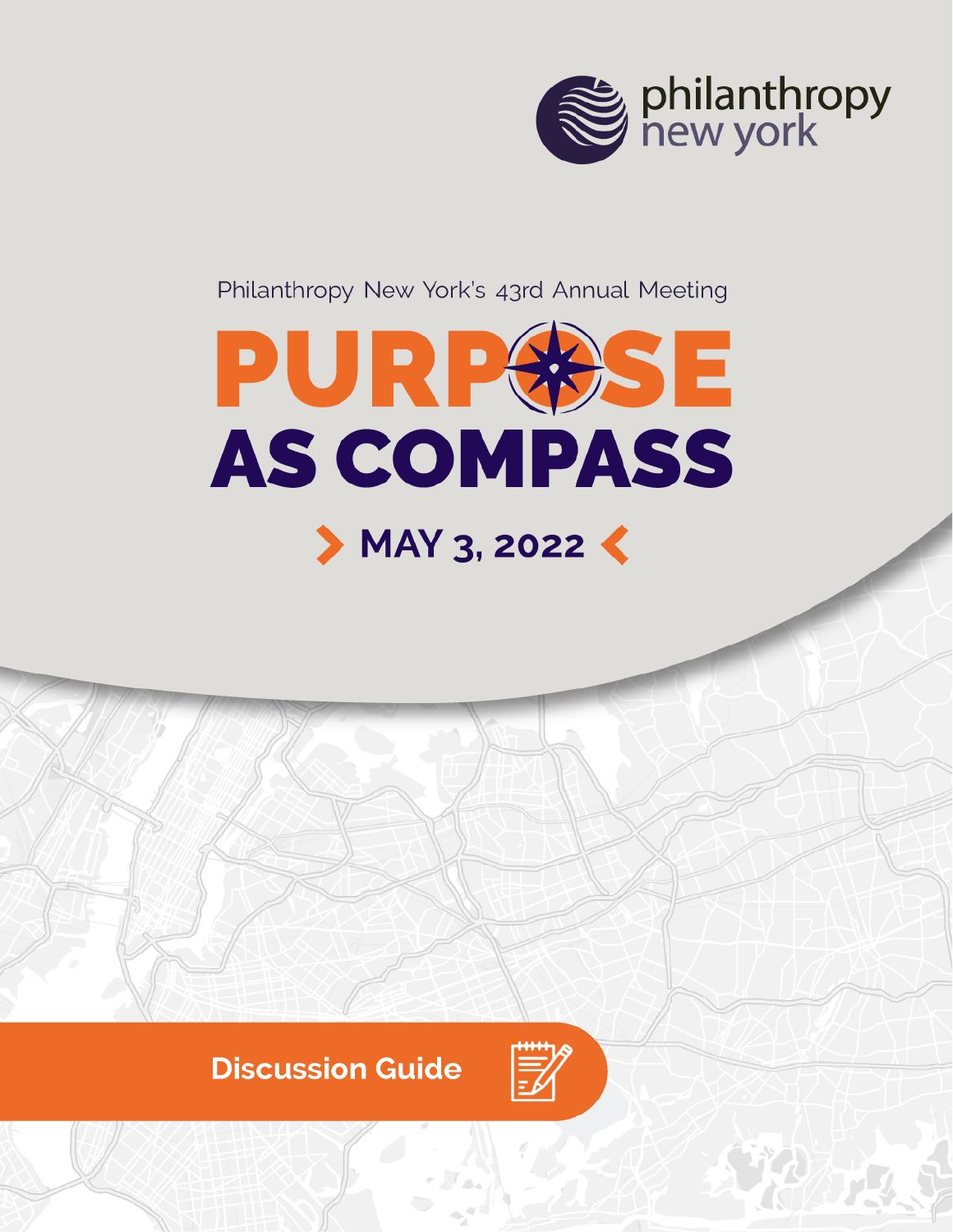



*The most common way people give up their power is by thinking they don't have any. -Alice Walker*

Welcome to Philanthropy New York's 43rd Annual Meeting – *Purpose as Compass*.

The Annual Meeting of the Philanthropy New York community will serve as a moment to pause and ask ourselves: What desired social outcome serves as my compass, and how can I hold on to that larger purpose in my daily work?

We will build on the collective acknowledgement of racial inequity among many in the philanthropic sector, examining how we recognize, share, and build power with those who are most harmed by racialized policies and practices. Collectively, we will reimagine a philanthropy in service to racial equity and purpose.

Join us as we engage in movement, art, and our dynamic signature PhilTalks to help us unpack the assumptions and conventional wisdom that often shape philanthropic practice and imagine new ways of working.

This journal has been created as a guide for our time together and a space for you to collect your thoughts or jot down memorable moments from the day. We hope you enjoy our time together and learn something new along the way!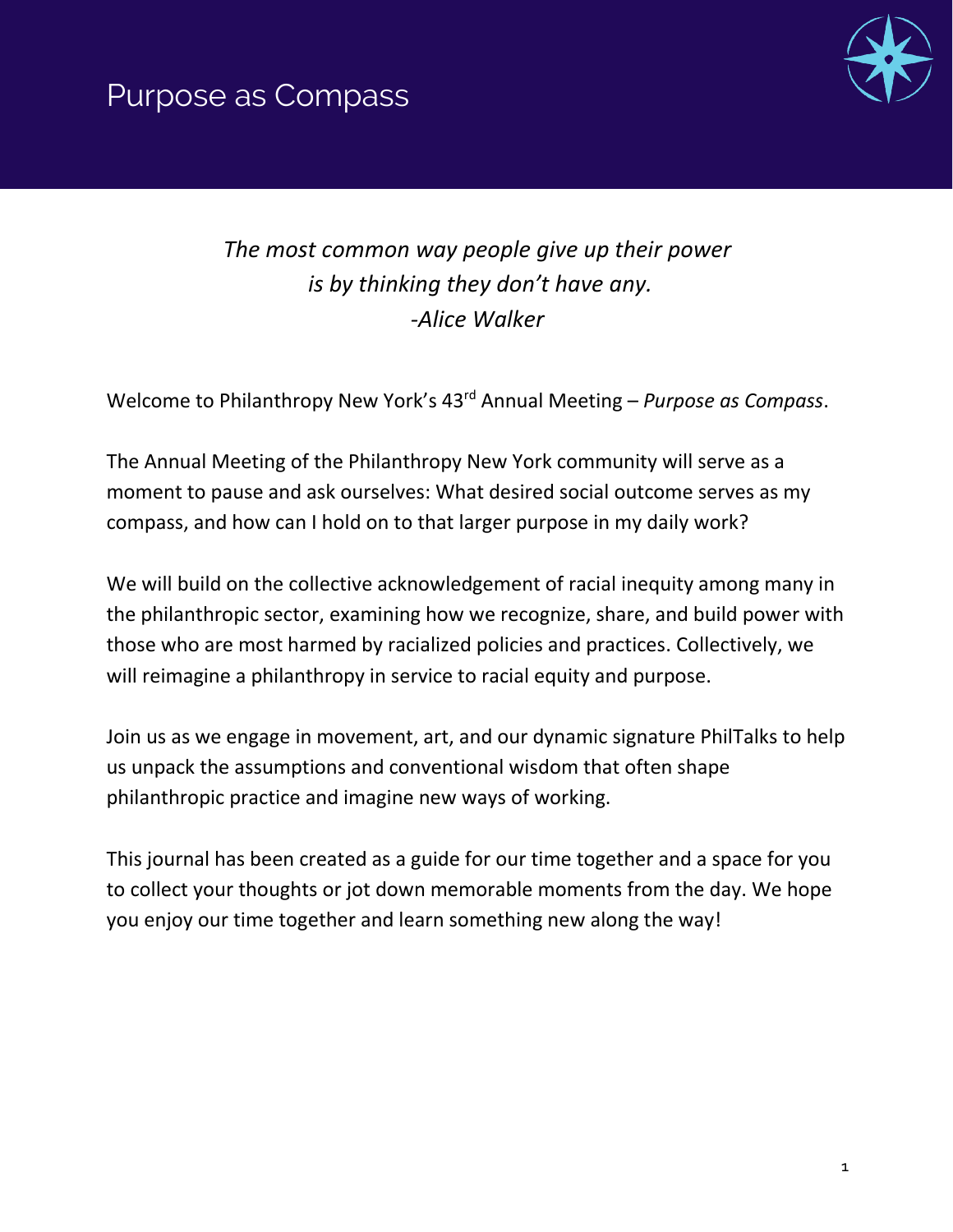

## 9:25 AM: Artist: An Invitation to Movement

**Camille Cyprian** (Founder and Healer-in-Residence, [Centered Spaces\)](https://www.centered-spaces.com/) will lead us in a joyful, facilitated movement. Join us in both individual and collective movement and be immersed in the exploration of mind, body, and spirit as we prime our hearts to be open and receptive to what is possible, to change.

#### **Reflection Questions:**

- *Did you notice a change in your body? If so, what did you notice?*
- *What was it like moving together as a group?*
- *What wisdom is your body sharing with you about "purpose as compass?"*

You may also use this space for jotting down phrases or ideas that stick with you from **Camille Cyprian's** invitation to movement.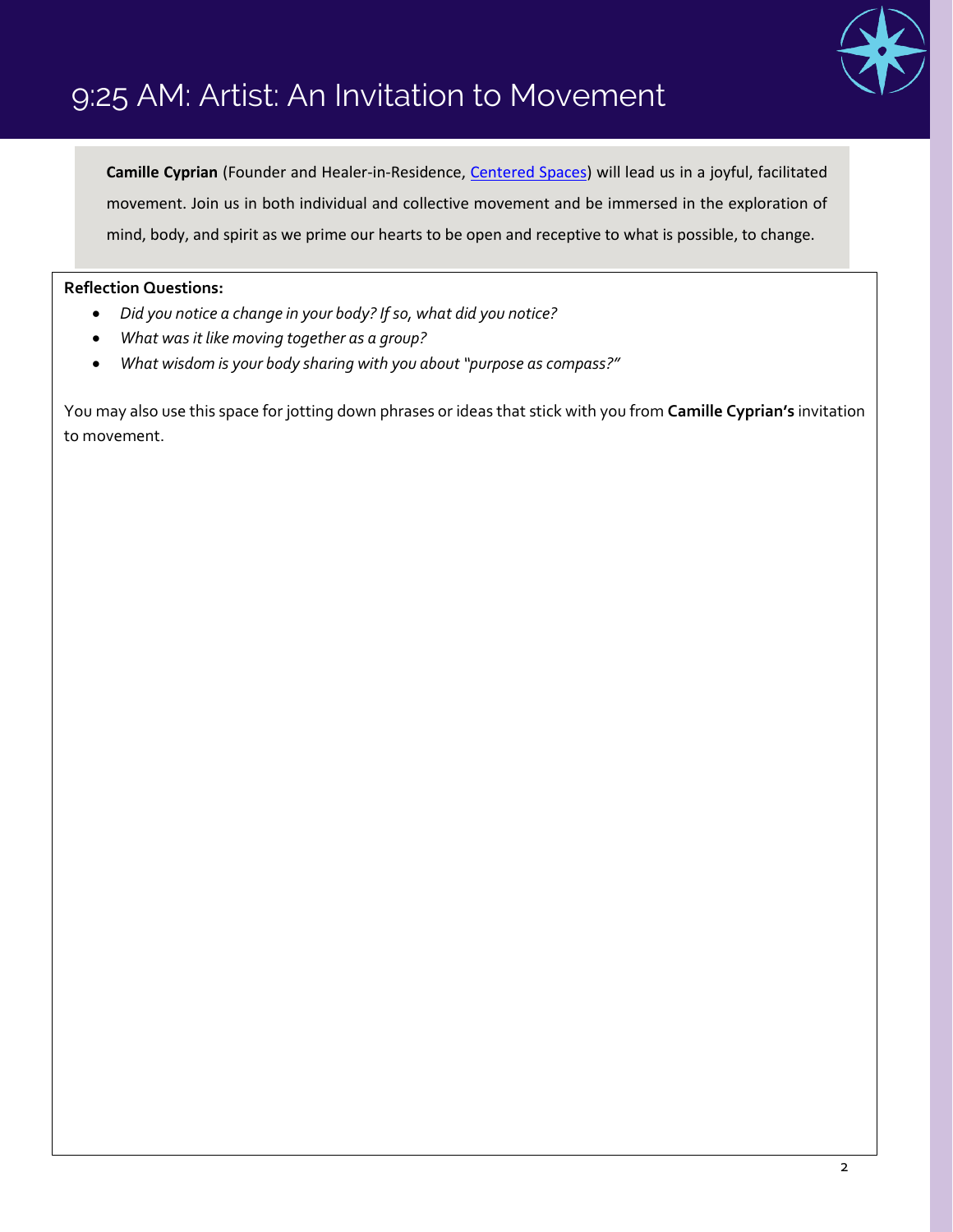

## 9:40 AM: PhilTalk: Why We Exist and Who We Center

**Karla Nicholson** (Executive Director, [Haymarket People's Fund\)](https://www.haymarket.org/) and the Haymarket People's Fund have been reimagining anew a philanthropy based on anti-racist principles. Solidarity, not charity. Accountability to an interdependent community and to purpose, not to organizational systems and controls. The result: trust-based, localized philanthropy that grows with their community across the years. Come hear what behaviors and practices philanthropy can adopt to work in service to its purpose and the areas in which there is still more work to be done.

#### **Reflection Questions:**

- *Your organizational mission is the perfect place to start considering purpose. Your mission is dynamic, relevant, and aspirational. Name an element in your mission that depicts your organization's purpose.*
- *If everything we seek to accomplish actually occurs, what would this vision look like?*
- *Considering your organization, what about your work is transactional? In what ways can you move it towards transformational/systemic change?*

You may also use this space for jotting down notes and takeaways from **Karla Nicholson's** PhilTalk.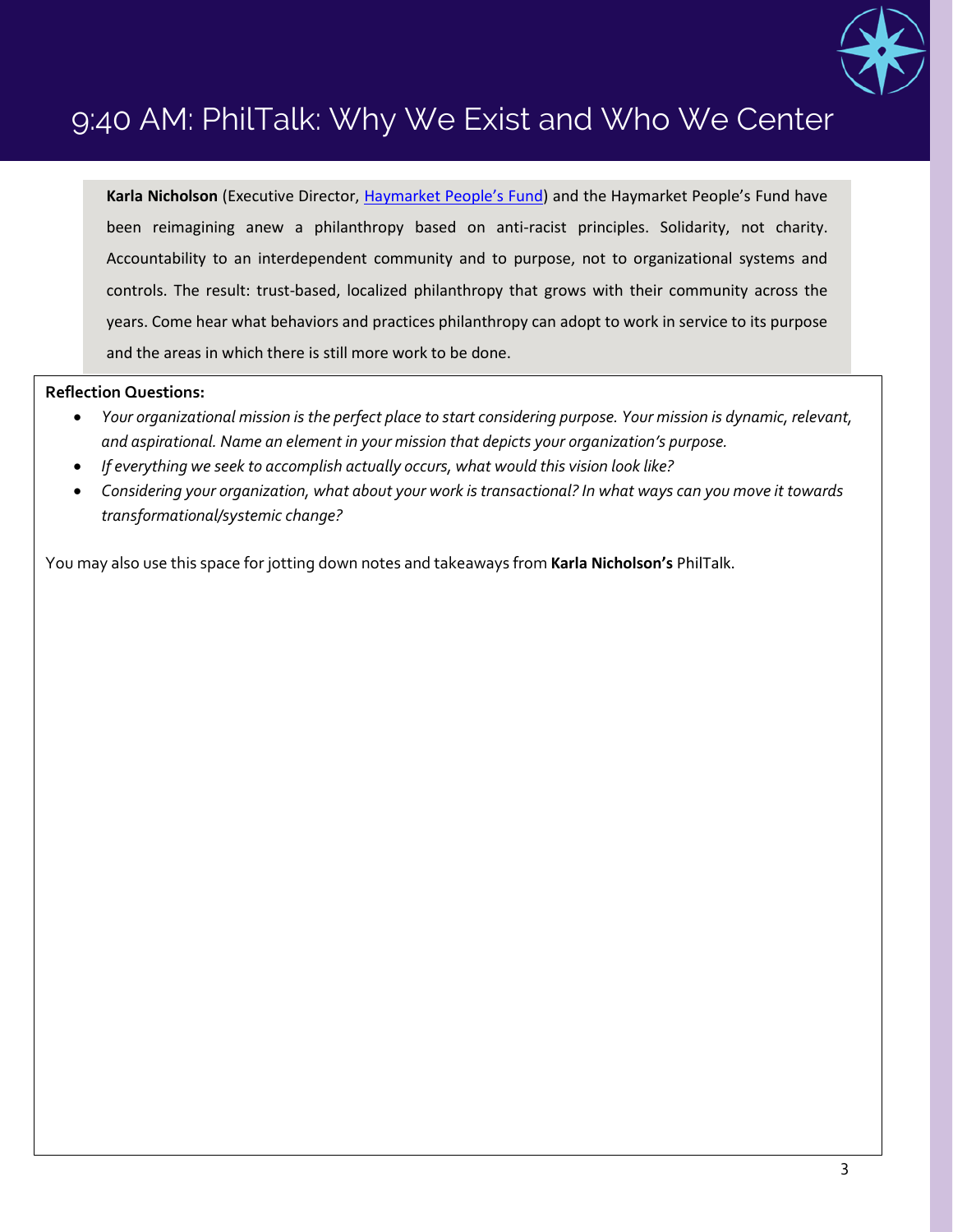## 9:55 AM: Artist: In Absentia



Immerse yourself in the art of Nigerian-American artist and researcher **[Mimi](https://mimionuoha.com/) Ọnụọha**, whose work highlights the social relationships and power dynamics behind data collection. What happens when data is made to disappear by those who seek to obscure the intertwined workings of racism and power? What are our assumptions about how to interpret data, in both its presence and absence? Through her powerful work, *In Absentia*, Mimi will invite us to make visible the relationship that exists between those who collect data and those who are the collected and better understand our responsibility to listen and advocate for racial justice.

#### **Reflection Questions:**

- *Name a time when you recognized that having the data was not enough. How does that inform your sense of purpose? What shifts did you have to make?*
- *What are the patterns of absence that you find in your day-to-day work as it speaks to your organizational purpose?*

You may also use this space for jotting down notes and takeaways from **Mimi Ọnụọha's** *In Absentia*.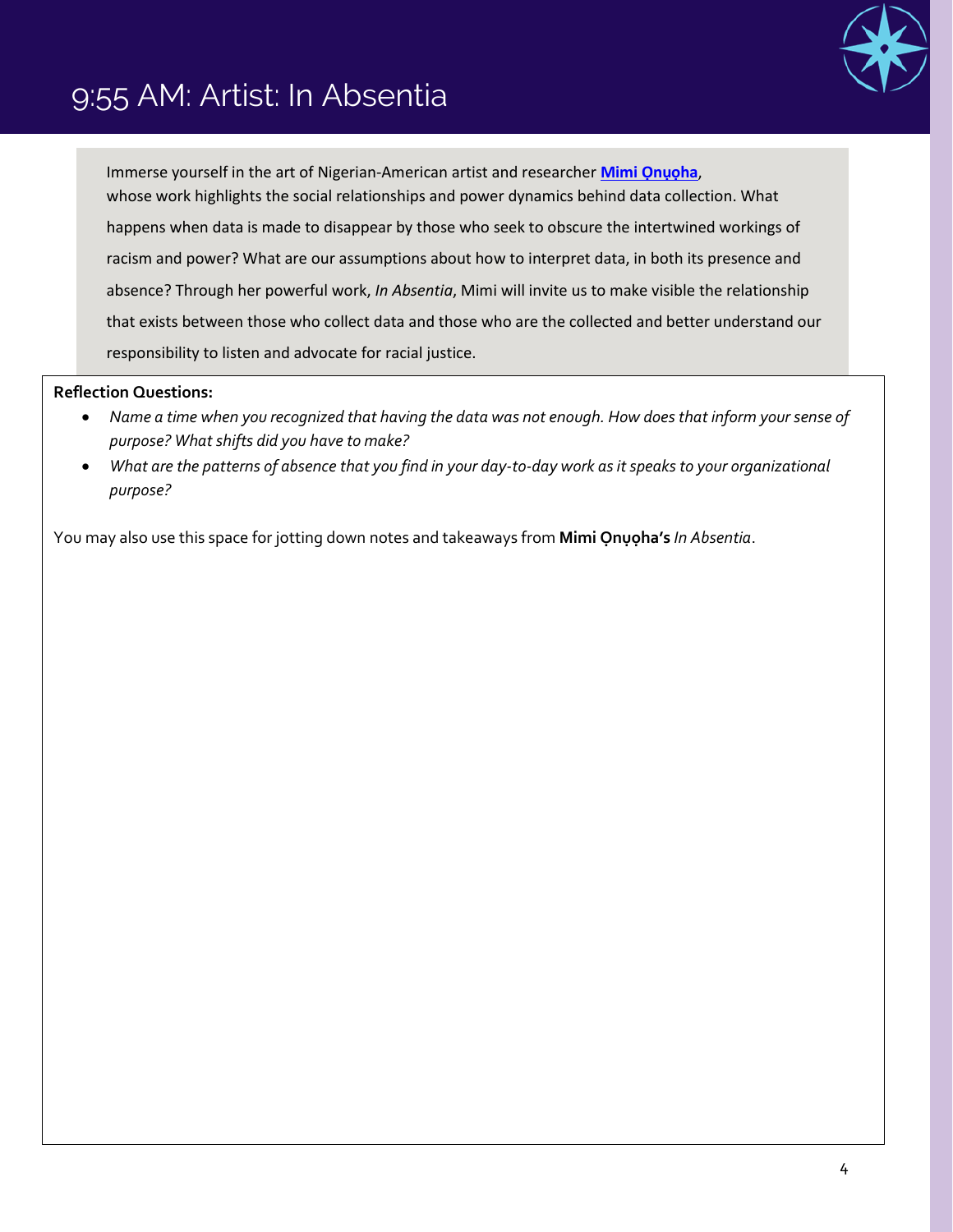

### 10:10 AM: Reflective Practice

Join your colleagues in a facilitated reflective practice to apply what you hear to your own work, to lift up learnings, and to strengthen your relationships within the community.

#### **Reflection Questions:**

- *What has fundamentally changed about the way I practice my role?*
- *What about our work is transactional? In what ways can we move it towards transformational or systemic change?*
- *What could philanthropy do differently if we were operating in service to purpose?*

You may also use this space for jotting down notes and takeaways from your Breakout Group.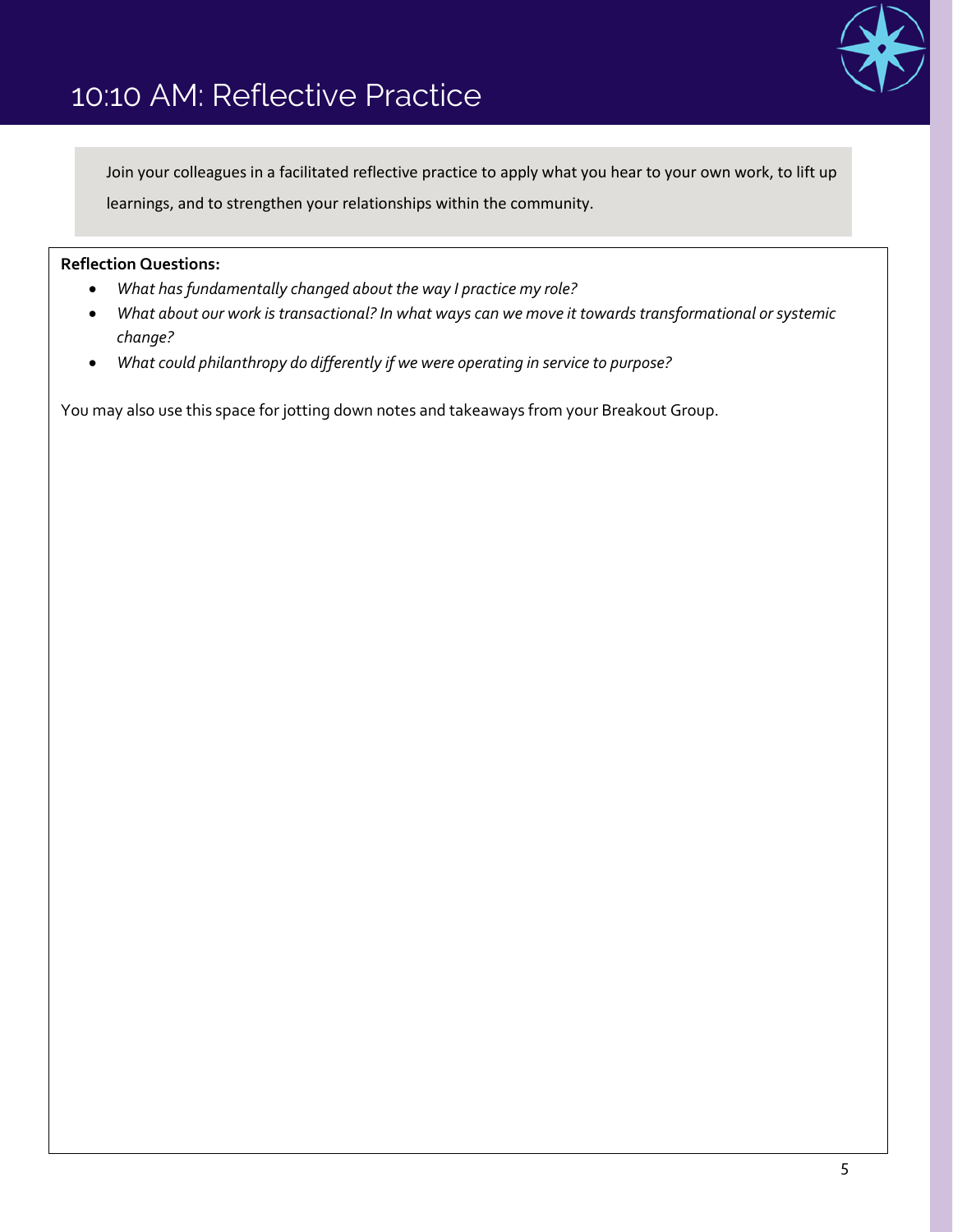

## 10:35 AM: PhilTalk: Asking Different Questions

Listen as **Chi-Ante Singletary Jones** (Chief Reparations Officer and Founder[, Cypress Fund\)](http://www.cypressfund.org/) shares her journey towards a purpose-driven philanthropy, building power with their communities by asking different questions that challenge our current orthodoxies: What if our grantees got to decide how much of our endowment we spent? In what ways are our structures reflective of our trust in movements? What are the false barriers? Who holds the ultimate decision-making power? Whose interests are centered and protected? What beliefs power the system?

#### **Reflection Questions:**

- *Creating change is significant. What is one takeaway that could be realistically implemented in the short-term?*
- *What is one question that you want to ask differently?*
- *What are the unspoken questions that have shifted your work or created a space for new possibilities in your work?*
- *How does your purpose show up in your work? How are you honoring the purpose of your colleagues and grantees through your work?*

You may also use this space for jotting down notes and takeaways from **Chi-Ante Singletary Jones'** PhilTalk.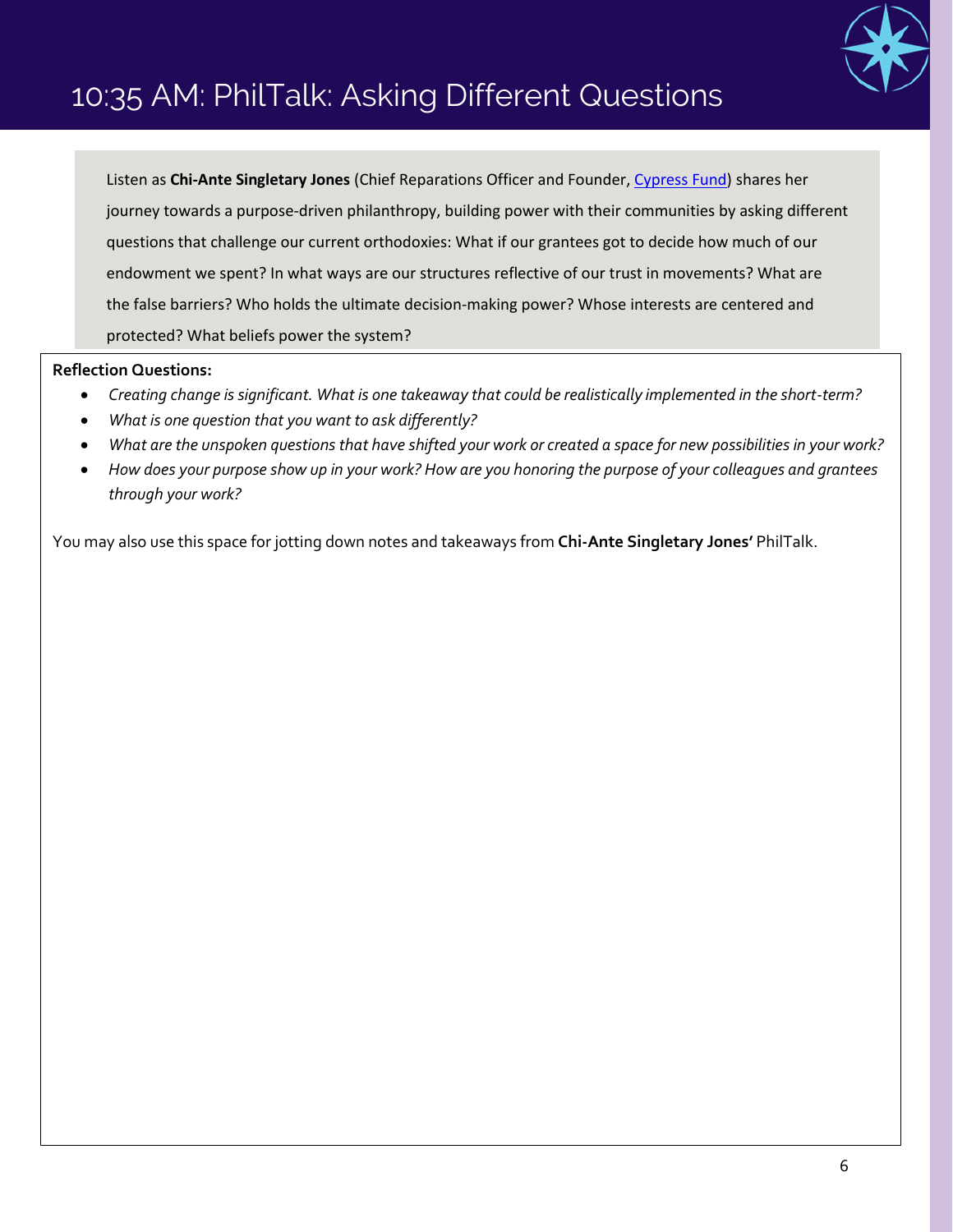# Additional Note Space